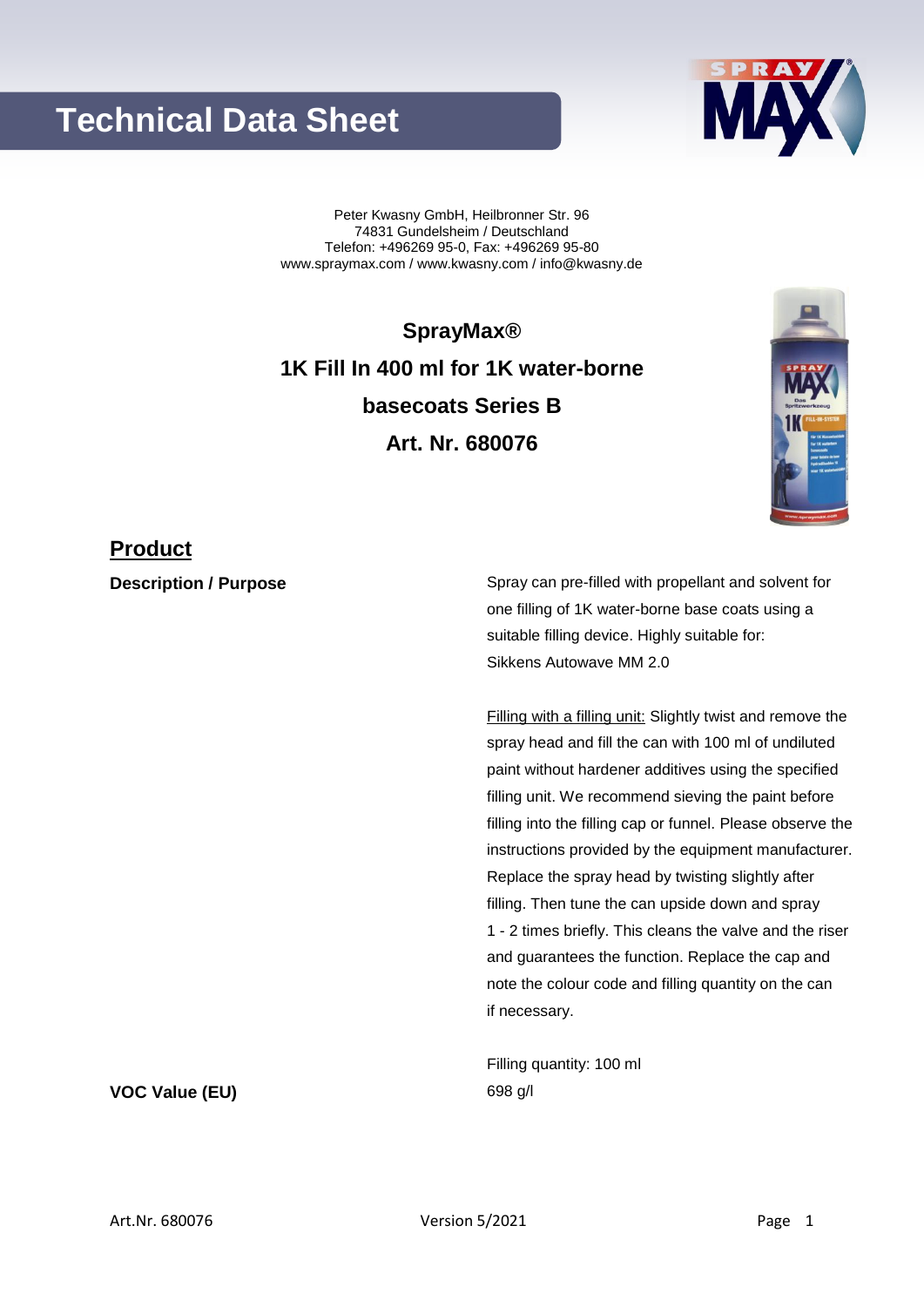

## **Substrate**

Primed, filled areas and well preserved factory or old paint (cleaned and sanded).

# **Processing Protection measures** Wear personal protection equipment. (respiratory mask/gloves/goggles) For more information, see safety data sheet. **Shake** After filling, shake can thoroughly for at least 2 minutes from when the mixing balls are heard. **Spray to test Spray to test** After shaking the can, test spray and check compatibility with the surface and the colour. **Spraying distance** 15 cm - 20 cm **Spray passes Dry film thickness 20 - 30 μm** (approx. 1 - 2 spray coats) **Flash-off time** Flash time: until matt **Processing conditions Conditions Conditions Processing conditions C** - 25° C and a relative humidity from 40 - 60 %.  $\blacksquare$ **Drying Please observe the information of the paint** manufacturer. **Continue** Can be topcoated with all conventional 1K and 2K clearcoats. Please observe information provided by

the paint manufacturer.